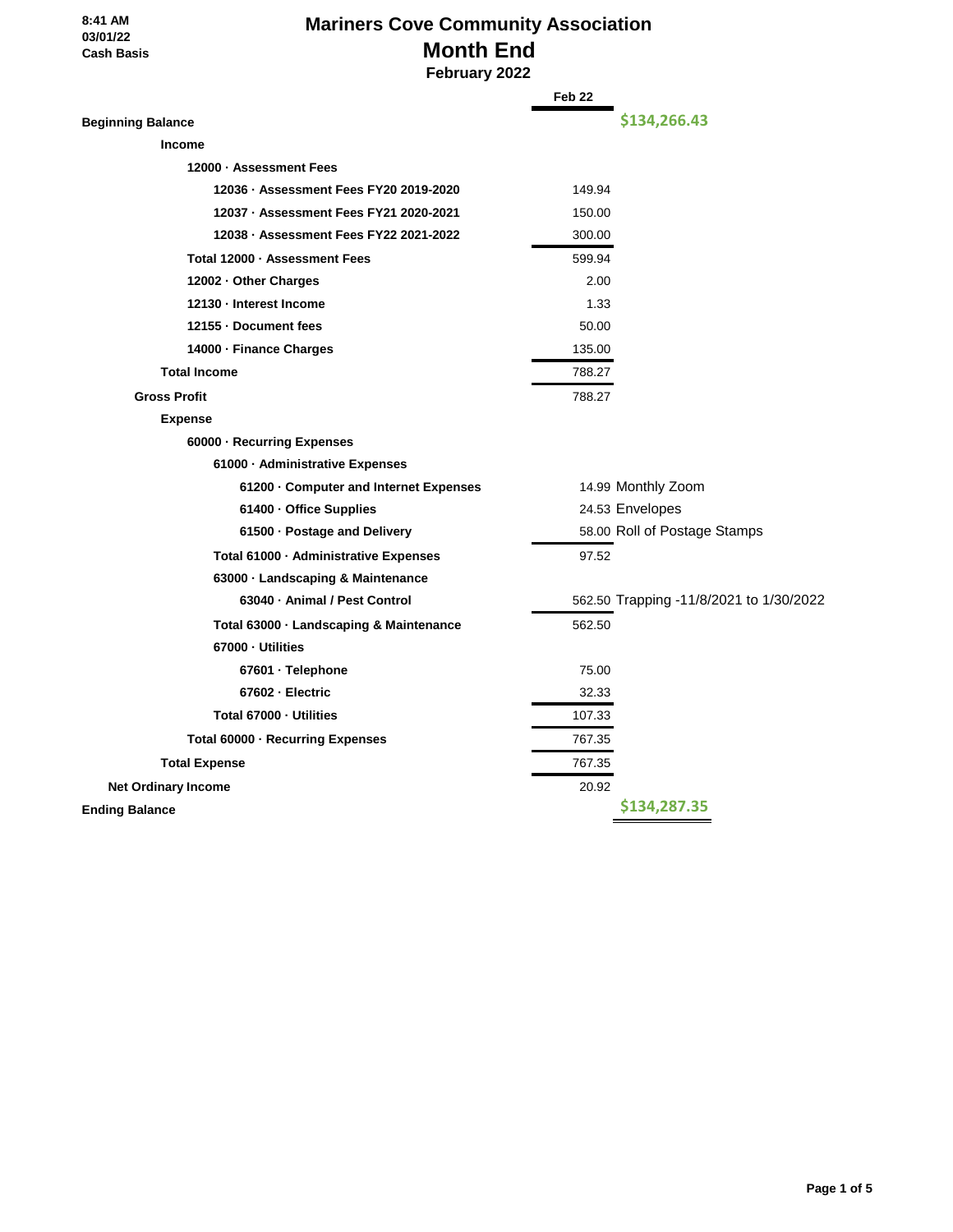#### **8:41 AM 03/01/22 Cash Basis**

# **Mariners Cove Community Association Month End February 2022**

|                                                           | Feb <sub>22</sub> |
|-----------------------------------------------------------|-------------------|
|                                                           |                   |
| <b>Operating Fund</b>                                     |                   |
| <b>Beginning Balance</b>                                  | 46,999.56         |
| <b>Deposits</b>                                           | 786.94            |
| <b>Payments</b>                                           | 767.35            |
| <b>Transfers</b>                                          | 0.00              |
| <b>Ending Balance</b>                                     | 47,019.15         |
| <b>Reserve Fund</b>                                       |                   |
| <b>Beginning Balance</b>                                  | 85,048.51         |
| <b>Deposits</b>                                           | 0.00              |
| Withdrawals                                               | 0.00              |
| <b>Interest</b>                                           | 1.30              |
| <b>Transfers</b>                                          | 0.00              |
| <b>Ending Balance</b>                                     | 85,049.81         |
|                                                           |                   |
| <b>Boat Key Deposits</b>                                  |                   |
| <b>Beginning Balance</b>                                  | 2,218.36          |
| <b>Deposits</b>                                           | 0.00              |
| Withdrawals                                               | 0.00              |
| <b>Interest</b>                                           | 0.03              |
| <b>Ending Balance</b>                                     | 2,218.39          |
|                                                           |                   |
| <b>Current Checking/Savings</b><br>11100 · Operating Fund | 47,019.15         |
| 11110 · Boat Key Deposits                                 | 2,218.39          |
| 11130 - Reserve Fund                                      | 85,049.81         |
|                                                           | 134,287.35        |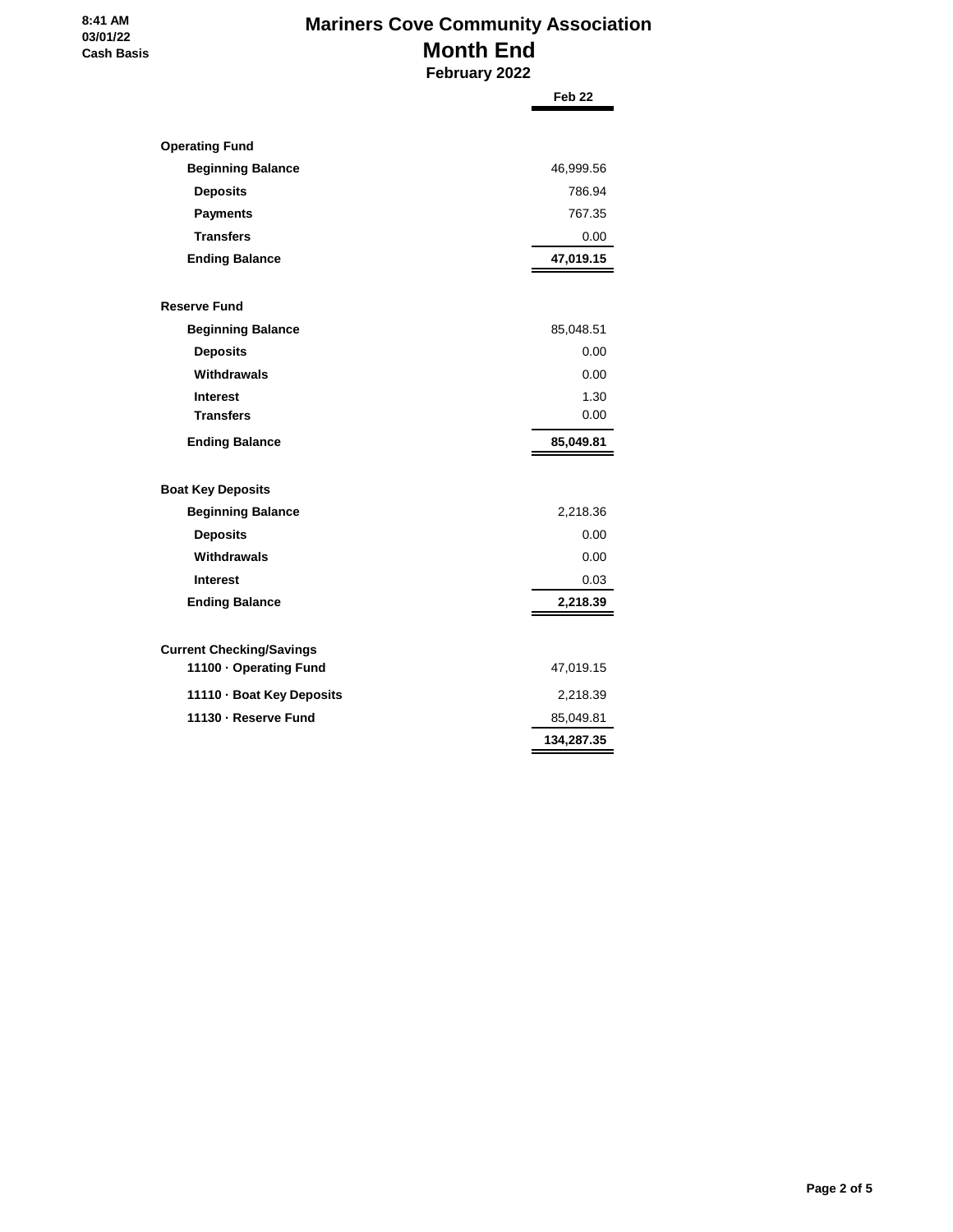### **Mariners Cove Community Association Profit & Loss Budget vs. Actual July 2021 through June 2022**

|                                        | Jul '21 - Jun 22 | <b>Budget</b> | \$ Over Budget | % of Budget | Remaining<br><b>Budget</b> | Projected<br>Remaining |
|----------------------------------------|------------------|---------------|----------------|-------------|----------------------------|------------------------|
| <b>Ordinary Income/Expense</b>         |                  |               |                |             |                            |                        |
| Income                                 |                  |               |                |             |                            |                        |
| 12000 - Assessment Fees                |                  |               |                |             |                            |                        |
| 12036 · Assessment Fees FY20 2019-2020 | 149.94           | 0.00          | 149.94         | 100.0%      |                            |                        |
| 12037 · Assessment Fees FY21 2020-2021 | 295.75           |               |                |             |                            |                        |
| 12038 - Assessment Fees FY22 2021-2022 | 49,799.50        | 50,700.00     | $-900.50$      | 98.22%      |                            |                        |
| Total 12000 - Assessment Fees          | 50,245.19        | 50,700.00     | $-454.81$      | 99.1%       |                            |                        |
| 12002 - Other Charges                  | 102.00           | 0.00          | 102.00         | 100.0%      |                            |                        |
| 12130 - Interest Income                | 13.17            | 13.87         | $-0.70$        | 94.95%      |                            |                        |
| 12155 - Document fees                  | 300.00           | 250.00        | 50.00          | 120.0%      |                            |                        |
| 14000 - Finance Charges                | 319.51           | 350.00        | $-30.49$       | 91.29%      |                            |                        |
| <b>Total Income</b>                    | 50,979.87        | 51,313.87     | $-334.00$      | 99.35%      |                            |                        |
| <b>Gross Profit</b>                    | 50,979.87        | 51,313.87     | $-334.00$      | 99.35%      |                            |                        |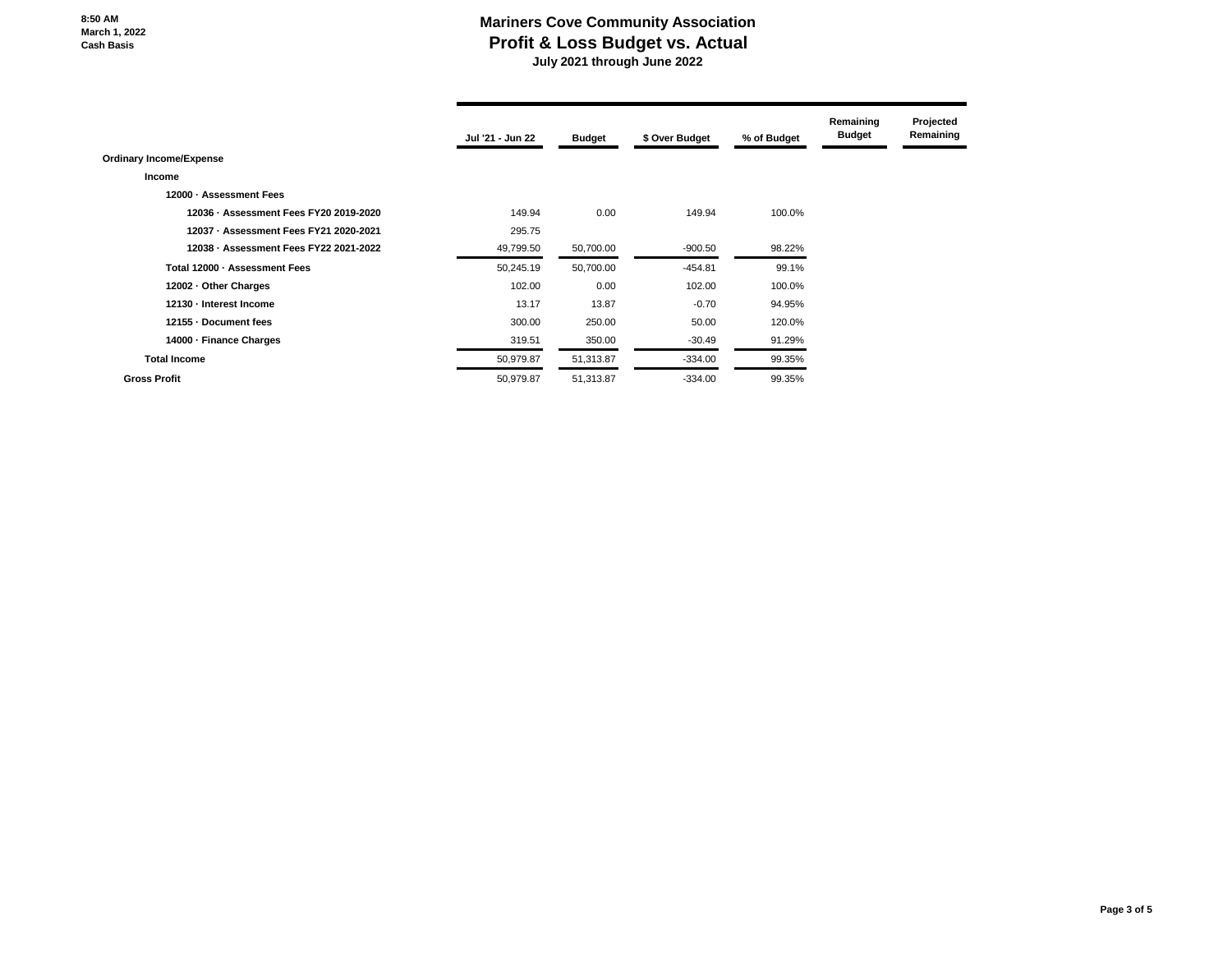#### **Mariners Cove Community Association Profit & Loss Budget vs. Actual July 2021 through June 2022**

|                                             | Jul '21 - Jun 22 | <b>Budget</b> | \$ Over Budget | % of Budget | Remaining<br><b>Budget</b> | Projected<br>Remaining |                                             |
|---------------------------------------------|------------------|---------------|----------------|-------------|----------------------------|------------------------|---------------------------------------------|
| Expense                                     |                  |               |                |             |                            |                        |                                             |
| 60000 · Recurring Expenses                  |                  |               |                |             |                            |                        |                                             |
| 61000 - Administrative Expenses             |                  |               |                |             |                            |                        |                                             |
| 61200 Computer and Internet Expenses        | 259.87           | 320.00        | $-60.13$       | 81.21%      | 60.13                      |                        | 59.86 Zoom (4 Months)                       |
| 61300 - Miscellaneous Fees and Expense      | 0.00             | 243.00        | $-243.00$      | 0.0%        | 243.00                     |                        | 228.00 Beach License                        |
| 61400 · Office Supplies                     | 41.80            | 221.50        | $-179.70$      | 18.87%      | 179.70                     |                        |                                             |
| 61500 · Postage and Delivery                | 122.54           | 630.00        | $-507.46$      | 19.45%      | 507.46                     |                        | 2 Mailings, Monhtly<br>380.00 Statements    |
| 61510 - Printing                            | 0.00             | 550.00        | $-550.00$      | 0.0%        | 550.00                     |                        | Annual Meeting Notice,<br>870.00 Assessment |
| 61700 - Collections Expense                 | 0.00             | 0.00          | 0.00           | 0.0%        | 0.00                       |                        |                                             |
| 61800 - Insurance Expense                   | 1,785.00         | 6,110.00      | $-4,325.00$    | 29.21%      | 4,325.00                   |                        | 6,261.00 Renewal June 2022                  |
| Total 61000 - Administrative Expenses       | 2,209.21         | 8,074.50      | $-5,865.29$    | 27.36%      | 5,865.29                   | 7,798.86               |                                             |
| 62000 - Events and Activities               |                  |               |                |             |                            |                        |                                             |
| 62001 - Community Events                    | 221.45           | 750.00        | $-528.55$      | 29.53%      | 528.55                     |                        |                                             |
| 62002 - NonEvent Expense                    | 0.00             | 50.00         | $-50.00$       | 0.0%        | 50.00                      |                        |                                             |
| Total 62000 - Events and Activities         | 221.45           | 800.00        | $-578.55$      | 27.68%      | 578.55                     | 0.00                   |                                             |
| 63000 · Landscaping & Maintenance           |                  |               |                |             |                            |                        |                                             |
| 63010 - Landscaping & Maint Common Area     | 10,230.00        | 16,120.00     | $-5,890.00$    | 63.46%      | 5,890.00                   |                        | $6,580.00$ 3 Months + 1 Clean up            |
| 63011 · Landscaping Common Area             | 0.00             | 1,000.00      | $-1,000.00$    | 0.0%        | 1,000.00                   |                        |                                             |
| 63020 · Other, Erosion, Trees etc.          | 600.00           | 3,000.00      | $-2,400.00$    | 20.0%       | 2,400.00                   |                        |                                             |
| 63040 · Animal / Pest Control               | 1,057.50         | 2,000.00      | $-942.50$      | 52.88%      | 942.50                     |                        |                                             |
| Total 63000 · Landscaping & Maintenance     | 11,887.50        | 22,120.00     | $-10,232.50$   | 53.74%      | 10,232.50                  | 6,580.00               |                                             |
| 64000 · Other Repairs and Maintenance       |                  |               |                |             |                            |                        |                                             |
| 64001 · Pier                                | 260.00           | 530.00        | $-270.00$      | 49.06%      | 270.00                     | 260.00 Install         |                                             |
| 64004 - Other Repair                        | 950.00           | 600.00        | 350.00         | 158.33%     | (350.00)                   |                        |                                             |
| 64020 · Property Replacement                | 967.52           | 875.00        | 92.52          | 110.57%     | (92.52)                    |                        |                                             |
| Total 64000 · Other Repairs and Maintenance | 2,177.52         | 2,005.00      | 172.52         | 108.6%      | (172.52)                   | 260.00                 |                                             |
| 67000 - Utilities                           |                  |               |                |             |                            |                        |                                             |
| 67601 · Telephone                           | 600.00           | 900.00        | $-300.00$      | 66.67%      | 300.00                     |                        | 300.00 4 Months                             |
| 67602 - Electric                            | 222.25           | 321.95        | $-99.70$       | 69.03%      | 99.70                      |                        | 108.50 4 Months                             |
| 67620 · Sanitation                          | 569.80           | 1,039.99      | $-470.19$      | 54.79%      | 470.19                     |                        | 508.00 3 Months + Set up                    |
| 67625 · Trash removal                       | 215.00           | 323.60        | $-108.60$      | 66.44%      | 108.60                     |                        | 110.00 4 Months                             |
| Total 67000 - Utilities                     | 1,607.05         | 2,585.54      | $-978.49$      | 62.16%      | 978.49                     | 1,026.50               |                                             |
| 68000 - Miscellaneous Expense               |                  |               |                |             |                            |                        |                                             |
| 68900 - Reserve Funding                     | 0.00             | 15,728.82     | $-15,728.82$   | 0.0%        | 15,728.82                  | 15,728.82              | June 2022 Transfer                          |
| Total 68000 - Miscellaneous Expense         | 0.00             | 15,728.82     | $-15,728.82$   | 0.0%        | 15,728.82                  | 15,728.82              |                                             |
| Total 60000 - Recurring Expenses            | 18.102.73        | 51,313.86     | $-33,211.13$   | 35.28%      | 33,211.13                  | 31.394.18              |                                             |